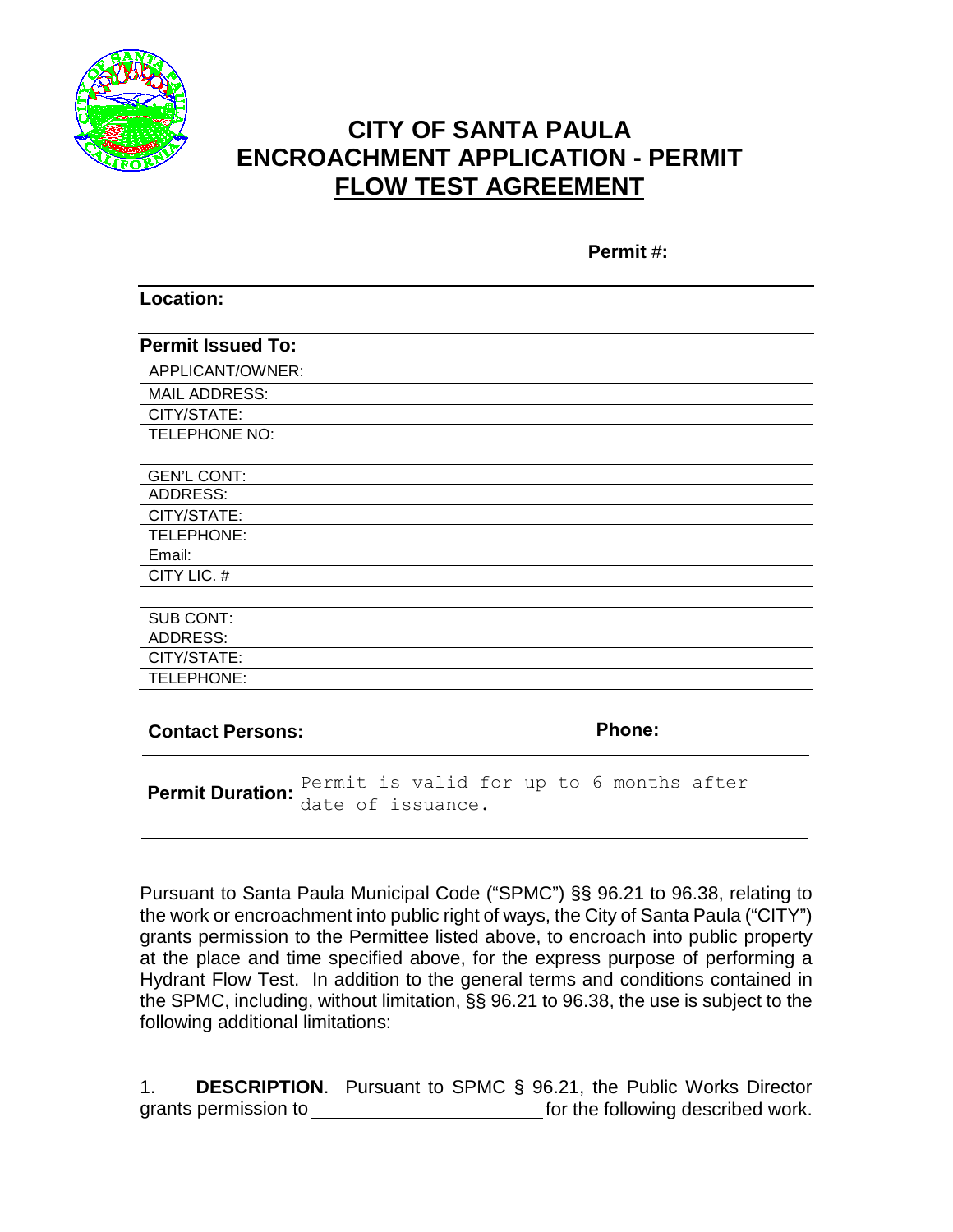### Project Description: Hydrant Flow Test at

1. **FEES**. Before commencing the use allowed by this Permit, Permittee must pay CITY the following, in accordance with SPMC § 96.23:

| NO.<br>AMT. | <b>DESCRIPTION</b>                                              | <b>EACH</b> | FEE.    |
|-------------|-----------------------------------------------------------------|-------------|---------|
|             | HYDRANT FLOW TEST - PERMIT ISSUANCE<br>Account #620.4.5000.5063 | \$70.00     | \$70.00 |
|             |                                                                 |             |         |
|             |                                                                 |             |         |
|             | TOTAL                                                           |             | \$70.00 |

2. **UNOBSTRUCTED ACCESS**. [IF APPLICABLE] Permittee must allow all property owners, pedestrians, and vehicles unobstructed access to businesses, residences, and public property at all times. CITY's representatives may exercise right to enter upon the right-of-way upon which the Improvements are located at any time for any purpose. Permittee waives any and all claims for damages to any improvements or the business associated incurred as the result of CITY's use of its public property.

3. **REIMBURSEMENT FOR DAMAGES**. OWNER must reimburse CITY for any damages inflicted on CITY-owned facilities by OWNER.

4. **REMOVAL OF IMPROVEMENTS**. If Applicable, OWNER must remove the Improvements at OWNER's expense upon thirty (30) days written notice from CITY. Should OWNER fail to timely remove the Improvements on such notice, OWNER will pay any costs incurred by CITY in removing the Improvements.

5. **NON-TRANSFERABLE**. This Permit is not transferable or assignable. Any attempt to transfer the Permit will immediately terminate the Permit.

6. **COMPLIANCE WITH LAW.** OWNER must perform all work in accordance with CITY policies, standards and ordinances and obtain all applicable permits needed for this Hydrant Flow Test.

7. **LITTER-FREE**. OWNER must keep the area of encroachment clean and free of trash, litter, and other refuse at all times.

8. **INDEMNIFICATION**. Permittee indemnifies, will defend (at CITY's request and with counsel satisfactory to CITY), and holds CITY harmless from and against any claim, action, damages, costs (including without limitation, attorney's fees), injuries, or liability, arising out of Permittee's acts, errors or omissions, negligence,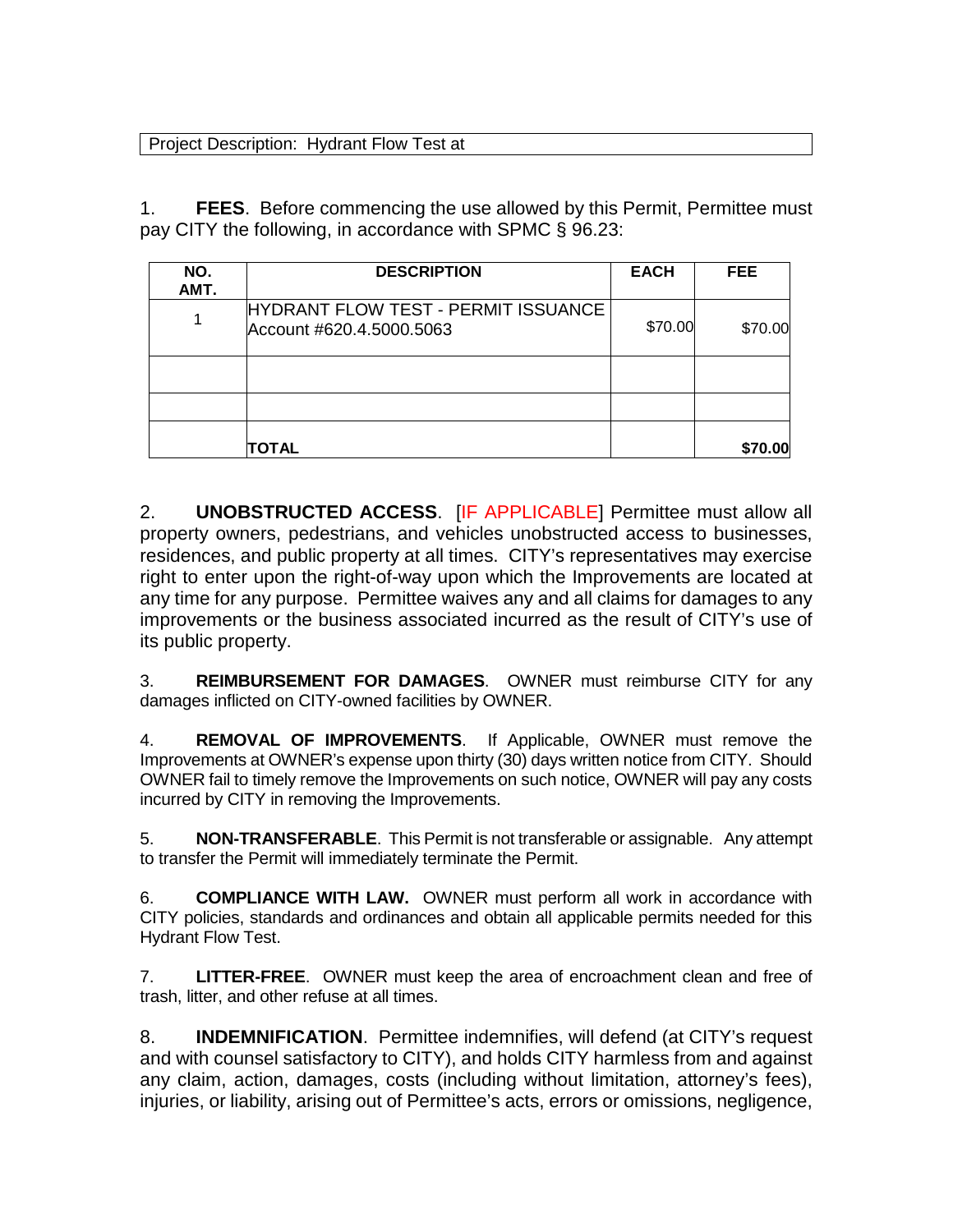or wrongful conduct (regardless of CITY's passive negligence, if any) in connection with this Permit. For purposes of this section "CITY" includes the City of Santa Paula's officers, officials, employees, agents, representatives, and volunteers.

## 9. **INSURANCE**.

- A. At all times this Permit is effective, Permittee will procure and maintain commercial general liability insurance with a coverage limit of \$1,000,000.
- B. Commercial general liability insurance will meet or exceed the requirements of ISO-CGL Form No. CG 00 01 11 85 or 88. The amount of insurance set forth above will be a combined single limit per occurrence for bodily injury, personal injury, and property damage for the policy coverage. Liability policies will be endorsed to name City, its officials, and employees as "additional insureds" under said insurance coverage and to state that such insurance will be deemed "primary" such that any other insurance that may be carried by City will be excess thereto. Such insurance will be on an "occurrence," not a "claims made," basis and will not be cancelable or subject to reduction except upon thirty (30) days prior written notice to City.
- C. Permittee will furnish to City duly authenticated Certificates of Insurance evidencing maintenance of the insurance required under this Agreement, endorsements as required herein, and such other evidence of insurance or copies of policies as may be reasonably required by City from time to time. Insurance must be placed with insurers with a current A.M. Best Company Rating equivalent to at least a Rating of "A:VII."

10. **SECURITY**. Permittee agrees to provide CITY with adequate security to ensure compliance with this Permit and in accordance with SPMC § 96.22.

11. **ENFORCEMENT**. Should CITY determine it necessary to take legal action to enforce any of the provisions of these conditions, and such legal action is taken, the Permittee will be required to pay any and all costs of such legal action, including reasonable attorney's fees, incurred by CITY, even if the matter is not prosecuted to a final judgement or is amicably resolved, unless CITY should otherwise agree with applicant to waive said fees or any part thereof. The foregoing will not apply if the Permittee prevails on every issue in the enforcement proceeding.

12. **MODIFICATION AND REVOCATION**. This permit may be modified or revoked in accord with the SPMC including, without limitation, § 96.24. Permittee agrees to immediately comply with the instructions of any public safety officer in order to protect public health or safety.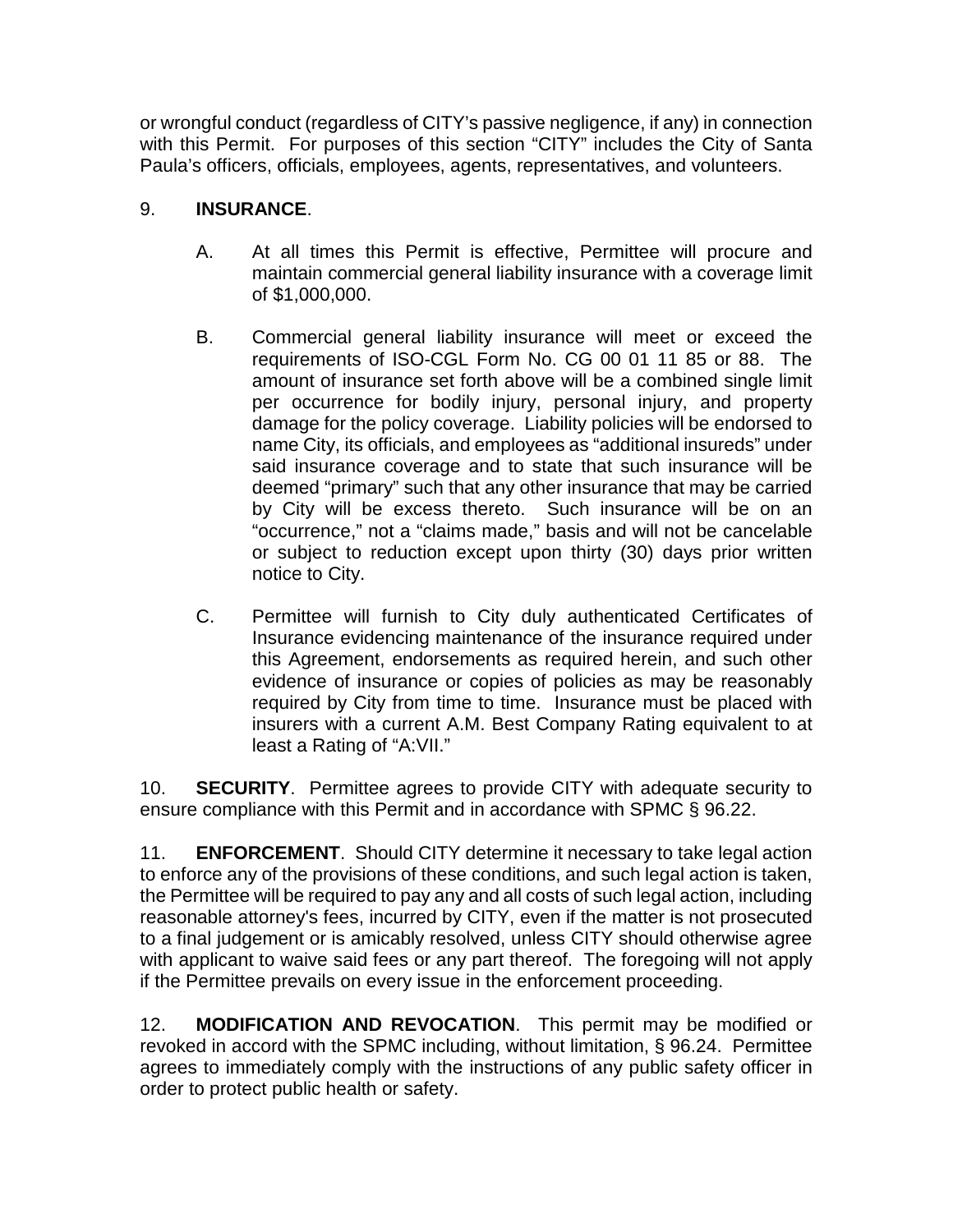13. **SIGNATURE REQUIRED**. Permittee, or its representative, must sign the following, and return this original permit to CITY before receiving this Hydrant Flow Test permit. Failure to do so will be deemed a withdrawal of the Permittee's application.

### **LICENSED CONTRACTORS DECLARATION**

**I hereby affirm that I am licensed under provisions of Chapter 9 (commencing with Section 7000) of Division 3 of the Business and Professions Code, and my license is in full force and affect.**

| <b>License Number:</b>         | <b>Class:</b> |
|--------------------------------|---------------|
| <b>Contractor's Signature:</b> |               |
| Date:                          |               |

#### **WORKERS' COMPENSATION DECLARATION**

 **I hereby affirm that I have a certificate of consent to self-insure, or a certificate of Workers' Compensation insurance, or a certified copy thereof (Sec 3800, Lab. C.).**

| <b>Company Name:</b>                                     |
|----------------------------------------------------------|
| <b>Policy Number:</b>                                    |
| <b>Certified copy is hereby furnished</b>                |
| Certified copy is filed with the Public Works Department |

**CERTIFICATE OF EXEMPTION FROM WORKERS' COMPENSATION** (This section need not be completed if work is for one hundred dollars (\$100) or less.) I certify that in the performance of the work for which this permit is issued, I shall not employ any person in any manner so as to become subject to the Workers' Compensation Laws of California.

Applicant: Date: Date: NOTICE TO APPLICANT: If, after making this Certificate of Exemption you should become subject to the Workers' Compensation provisions of the Labor Code, you must forthwith comply with such provisions or this permit shall be deemed revoked.

### **PERMITEE DECLARATION**

I hereby authorize a representative of the City to enter upon the above-mentioned property for inspection purposes and for the purpose of completion of the work pursuant to the deposits made herein. The City of Santa Paula, its employees and representatives, are held harmless from the results of any action or accident caused by the Permittee, his employees or equipment in the performance of the work described or covered by this permit. I understand that the validation of this permit shall not be held to permit or to be an approval of the violation of any applicable provision of law. I understand that no street may be closed unless at least 48-hour notice has been given to the City of Santa Paula Fire Department, Police Department and Public Works Department and that it shall be the Permittee's responsibility alone to notify said departments. I understand that all work performed under this permit shall conform to the standards established by the City Engineer. I hereby warranty all pavement repairs against failure or subsidence for a period of five (5) years from the date of completion thereof.

SIGNATURE OF OWNER/CONTRACTOR, APPLICANT OR AUTHORIZED AGENT

Date: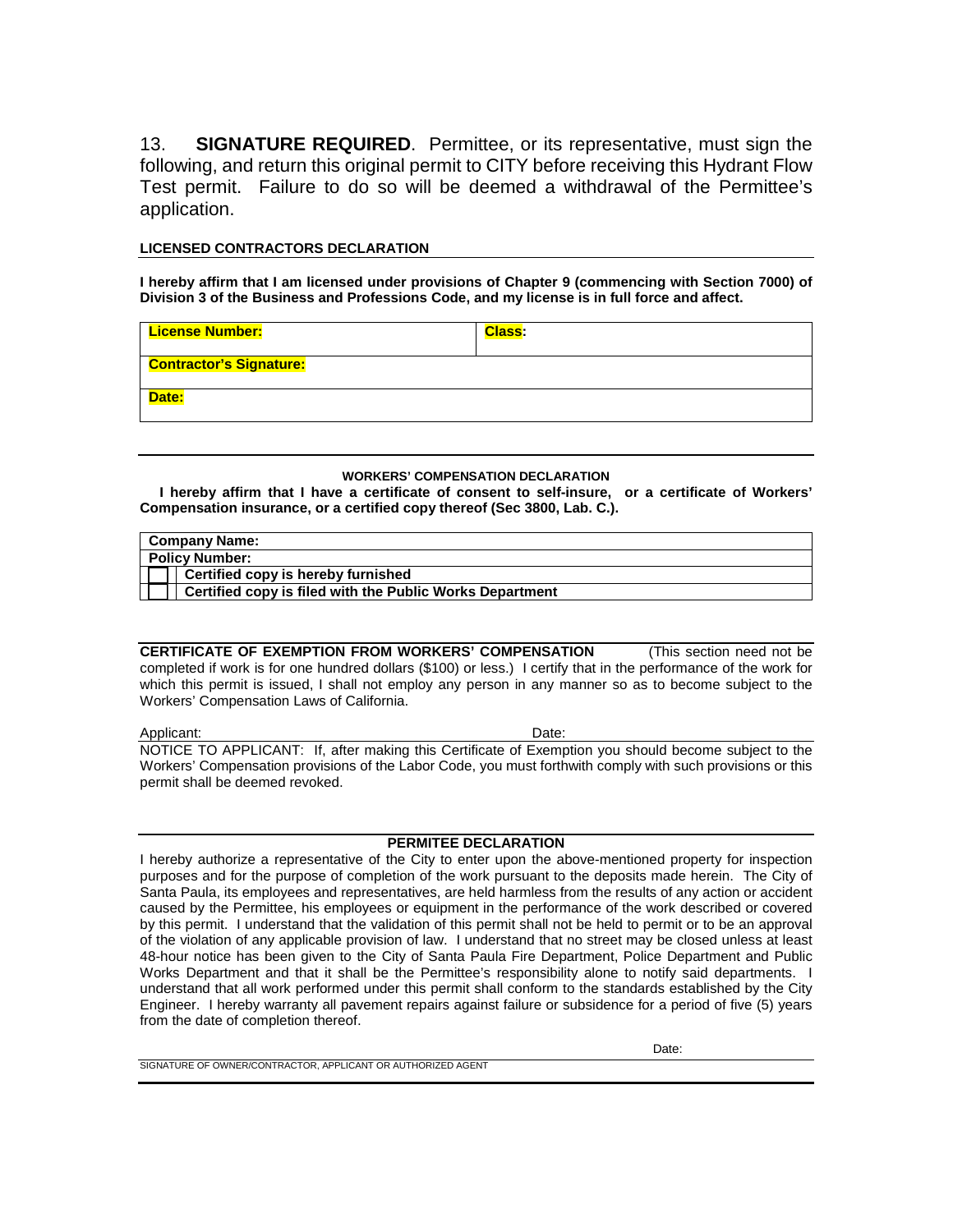By issuing this permit, CITY does not assume responsibility of liability for claims, damages, or injuries, of whatever nature, which may arise from this event.

Dated this day of 2022

**By:** \_\_\_\_\_\_\_\_\_\_\_\_\_\_\_\_\_\_\_\_\_\_\_\_\_\_\_\_\_\_\_\_\_\_\_\_\_\_

## **Public Works Department**

I, \_\_\_\_\_\_\_\_\_\_\_\_\_\_\_\_\_\_\_\_\_\_\_\_\_\_\_\_\_\_\_, the applicant for the encroachments described above, do hereby acknowledge that I have read the terms and conditions of this permit; that the terms and conditions are acceptable and agree to abide by, comply with, and accept full and complete responsibility therefore. Also, that I am to provide the following:

- 1. A 2.5" or 4" diffuser;
- 2. A Pitot Gauge;
- 3. A pressure gauge capable of measuring at least 200 pounds of pressure. In addition, I will be responsible for providing two (2) people to administer the test. I understand that a City Water Representative may be on-site to monitor the test. Results of the test will be sent to the Public Works Department @ 866 E. Main St.

Dated thisday of 2022

**By:** \_\_\_\_\_\_\_\_\_\_\_\_\_\_\_\_\_\_\_\_\_\_\_\_\_\_\_\_\_\_\_\_\_\_\_\_\_\_\_\_\_\_

**Applicant Signature**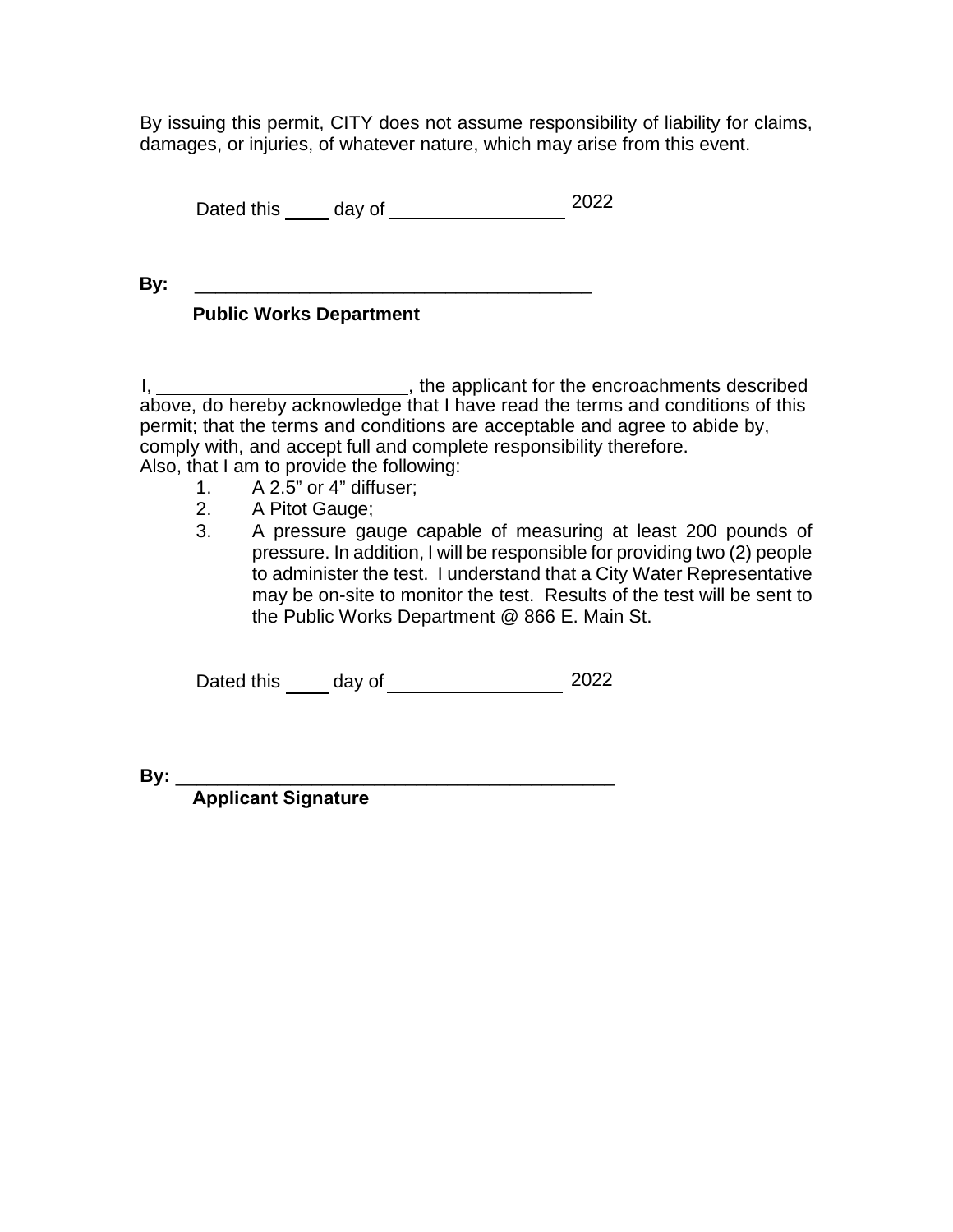Location of Test: \_\_\_\_\_\_\_\_\_\_\_\_\_\_\_\_\_\_\_\_\_\_\_\_\_\_\_\_\_\_\_\_\_\_\_\_\_\_\_\_\_\_\_\_\_\_\_\_\_\_

| Date of Test:               |  |
|-----------------------------|--|
| Time:                       |  |
| Day:                        |  |
| <b>Water Main Diameter:</b> |  |
| Pitot PSI:                  |  |
| <b>Residual PSI:</b>        |  |
| <b>Static PSI:</b>          |  |
| Hydrant ID No. Tested /     |  |
| Location                    |  |
| Hydrant ID No. Residual     |  |
| Observed / Location         |  |
| Orifice Size (inches)       |  |
| <b>Observed GPM</b>         |  |
| 20 PSI GPM                  |  |
| Remarks:                    |  |
|                             |  |
|                             |  |
|                             |  |

\_\_\_\_\_\_\_\_\_\_\_\_\_\_\_\_\_\_\_\_\_\_\_\_\_\_\_\_\_\_\_\_\_\_\_\_\_\_\_\_\_\_\_\_\_\_\_\_\_\_\_\_\_\_\_\_\_\_\_\_\_\_\_\_